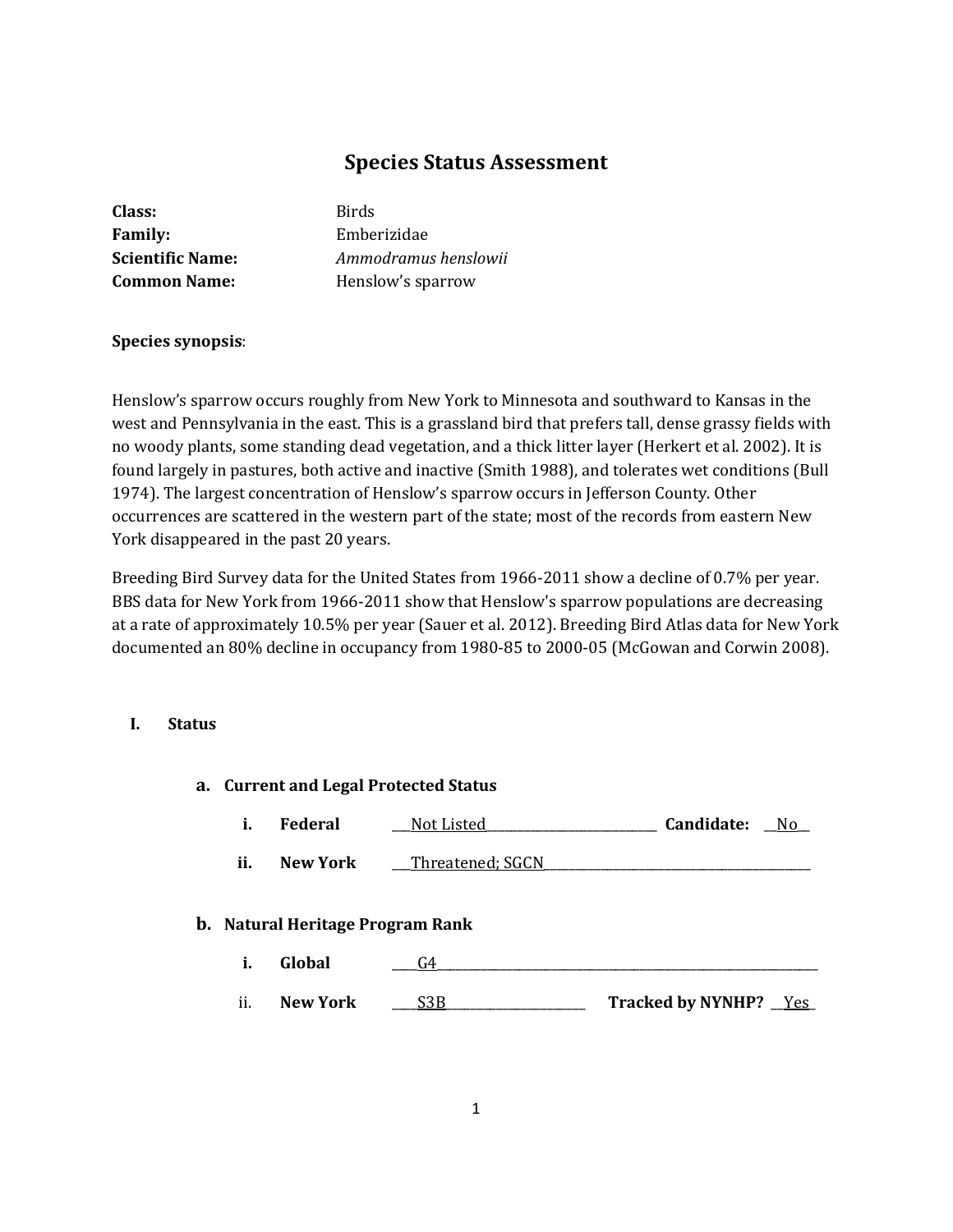## **Other Rank:**

Partners in Flight – Tier I Species of Northeast Regional Conservation Concern (Therres 1999) Henslow's sparrow was considered for listing as federally Endangered by the USFWS in 1998, but the petition was rejected due to increasing populations in the core of the range.

## **Status Discussion:**

The Henslow's sparrow is a rare to uncommon and local breeder in New York at lower elevations. Henslow's sparrow is ranked as Vulnerable in New York and as Critically Imperiled in Vermont, Massachusetts, New Jersey, and Quebec. It has been extirpated in Connecticut.

### **II. Abundance and Distribution Trends**

**a. North America**

| i. Abundance                                                                  |
|-------------------------------------------------------------------------------|
| $\underline{X}$ declining ____increasing __________stable ______unknown       |
| ii. Distribution:                                                             |
| $\underline{X}$ declining ____increasing __________stable ______unknown       |
| Time frame considered: 1966-2008                                              |
| b. Regional                                                                   |
| i. Abundance                                                                  |
| <u>X</u> declining ____increasing ______stable ____unknown                    |
| ii. Distribution:                                                             |
|                                                                               |
| Regional Unit Considered: Chastern BBS Communication Considered: Chastern BBS |
| Time Frame Considered: 1966-2008                                              |
|                                                                               |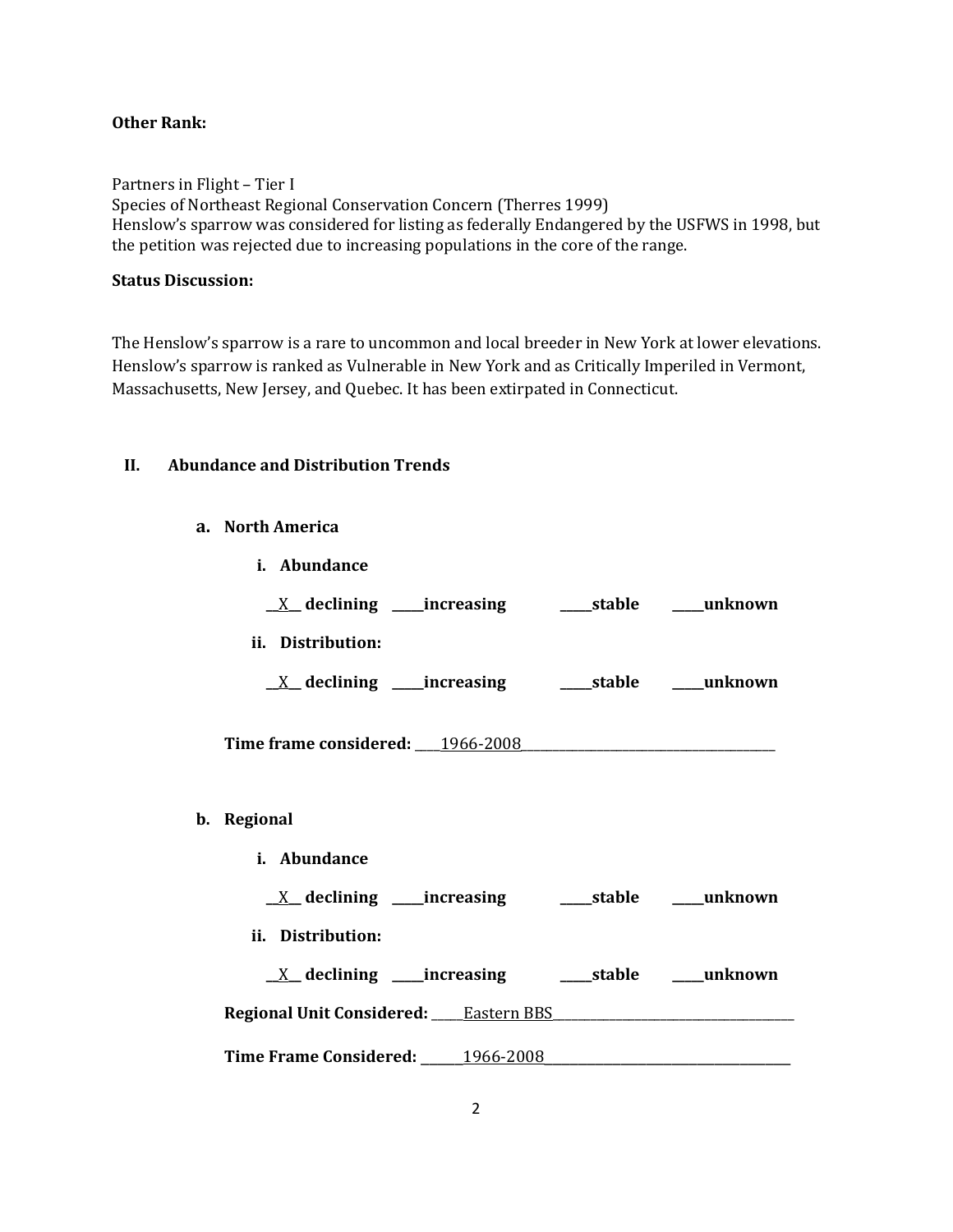**c. Adjacent States and Provinces**

|                                                         | <b>CONNECTICUT</b> Not Present $X_1$ No data $X_2$           |  |           |  |
|---------------------------------------------------------|--------------------------------------------------------------|--|-----------|--|
| i. Abundance<br>ii. Distribution:                       | ___ declining ____increasing _______stable _____unknown      |  |           |  |
|                                                         | ___ declining ____increasing ______stable ____unknown        |  |           |  |
|                                                         |                                                              |  |           |  |
|                                                         | MASSACHUSETTS Not Present Modata X                           |  |           |  |
| i. Abundance<br>ii. Distribution:                       |                                                              |  |           |  |
|                                                         |                                                              |  |           |  |
| Time frame considered: __ Only 2 occurrences since 1980 |                                                              |  |           |  |
|                                                         | NEW JERSEY Not Present _________ No data ______              |  |           |  |
| i. Abundance<br>ii. Distribution:                       |                                                              |  |           |  |
|                                                         | <u>X</u> declining ____increasing _______stable _____unknown |  |           |  |
| Time frame considered: _1981-85 to 1999                 |                                                              |  | SGCN? Yes |  |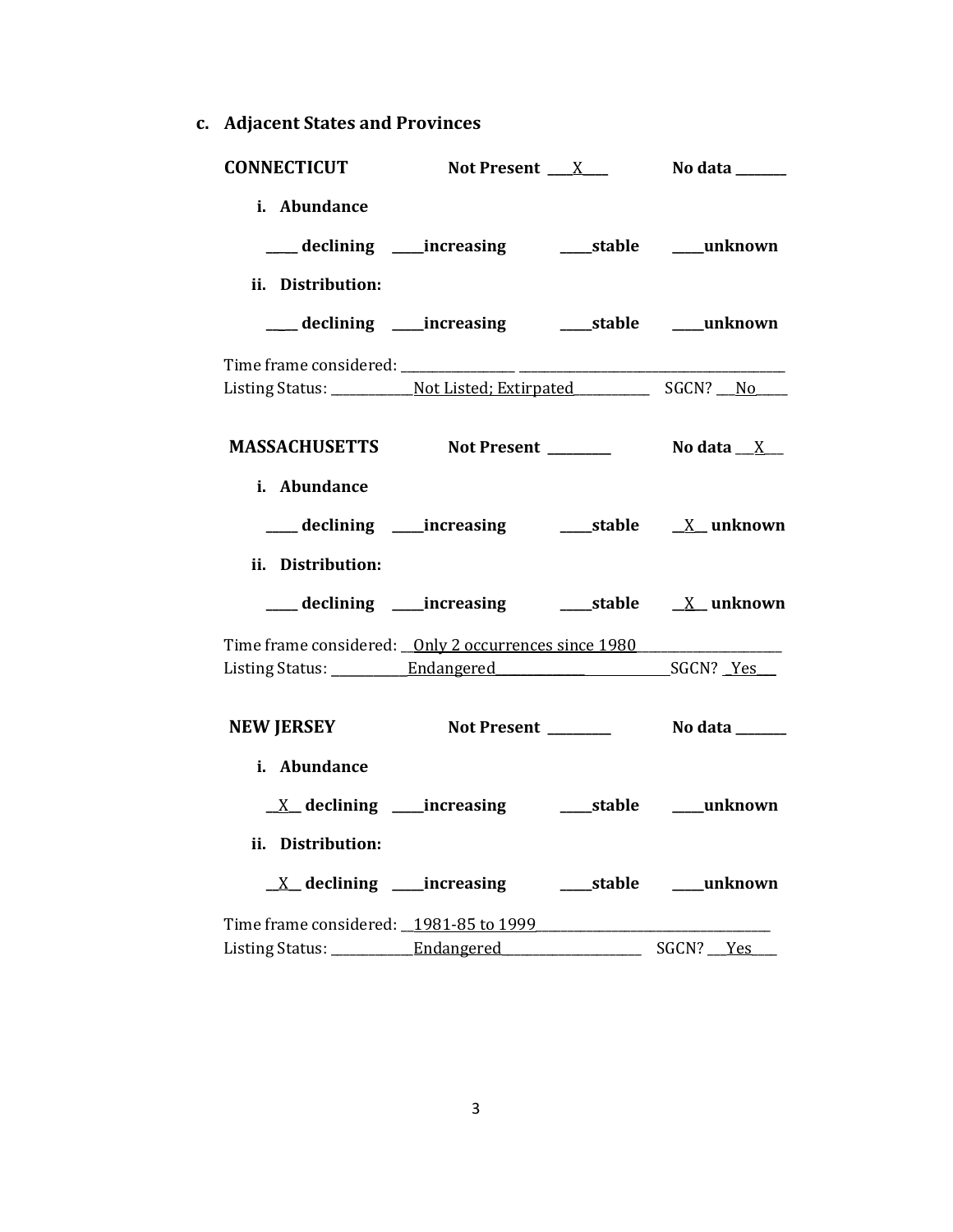|                   | ONTARIO Not Present _________ No data ______                                     |  |
|-------------------|----------------------------------------------------------------------------------|--|
| i. Abundance      |                                                                                  |  |
|                   |                                                                                  |  |
| ii. Distribution: |                                                                                  |  |
|                   | <u>X</u> declining ____increasing ______stable ____unknown                       |  |
|                   |                                                                                  |  |
|                   |                                                                                  |  |
|                   | PENNSYLVANIA Not Present __________ No data _____                                |  |
| i. Abundance      |                                                                                  |  |
|                   |                                                                                  |  |
| ii. Distribution: |                                                                                  |  |
|                   | <u>X</u> declining ____increasing ______stable ____unknown                       |  |
|                   | Time frame considered: 1984-89 to 2004-08                                        |  |
|                   |                                                                                  |  |
| <b>QUEBEC</b>     | Not Present X No data Nomes                                                      |  |
| i. Abundance      |                                                                                  |  |
|                   | ___ declining ____ increasing ______ stable _____ unknown                        |  |
| ii. Distribution: |                                                                                  |  |
|                   | ___ declining ____ increasing _____ stable ____ unknown                          |  |
|                   | Time frame considered: _____ Extirpated since 1960s ____________________________ |  |
|                   | Listing Status: Not Listed                                                       |  |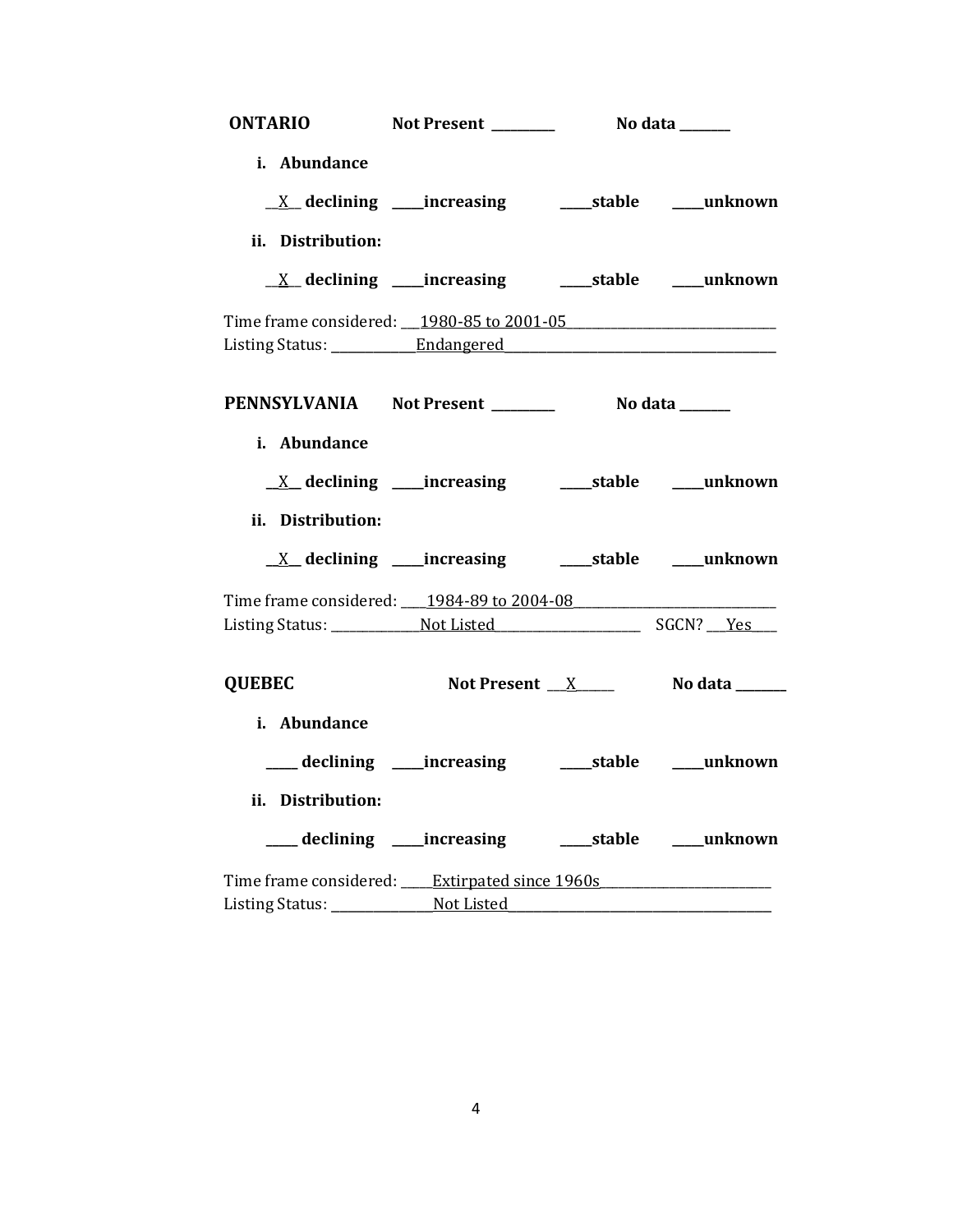| <b>VERMONT</b>                                                          |  | Not Present $X$ No data _______ |
|-------------------------------------------------------------------------|--|---------------------------------|
| i. Abundance                                                            |  |                                 |
| ___ declining ____ increasing ______ stable _____ unknown               |  |                                 |
| ii. Distribution:                                                       |  |                                 |
|                                                                         |  |                                 |
| Time frame considered: <u>Extirpated since 1980s</u>                    |  |                                 |
| d. NEW YORK                                                             |  | No data ______                  |
| <i>i.</i> Abundance                                                     |  |                                 |
| <u>X</u> declining ____increasing ______stable ____unknown              |  |                                 |
| ii. Distribution:                                                       |  |                                 |
| $\underline{X}$ declining ____increasing __________stable ______unknown |  |                                 |
| Time frame considered: __1980-85 to 2000-05 (Severe abundance decline)  |  |                                 |

## **Monitoring in New York.**

New York's Landowner Incentive Program (LIP) monitors grassland birds at eight Grassland Focus Areas in the state. Henslow's sparrow is one of the focal species in point counts that are conducted annually. In 2005, Audubon NY conducted grassland bird surveys within the New York grassland bird focus areas to help identify target species for each focus area. As a follow up to these surveys, in 2006 NYSDEC did targeted surveys for species that were not well represented in the 2005 survey. Henslow's sparrow was one of the primary species targeted during both of these survey efforts.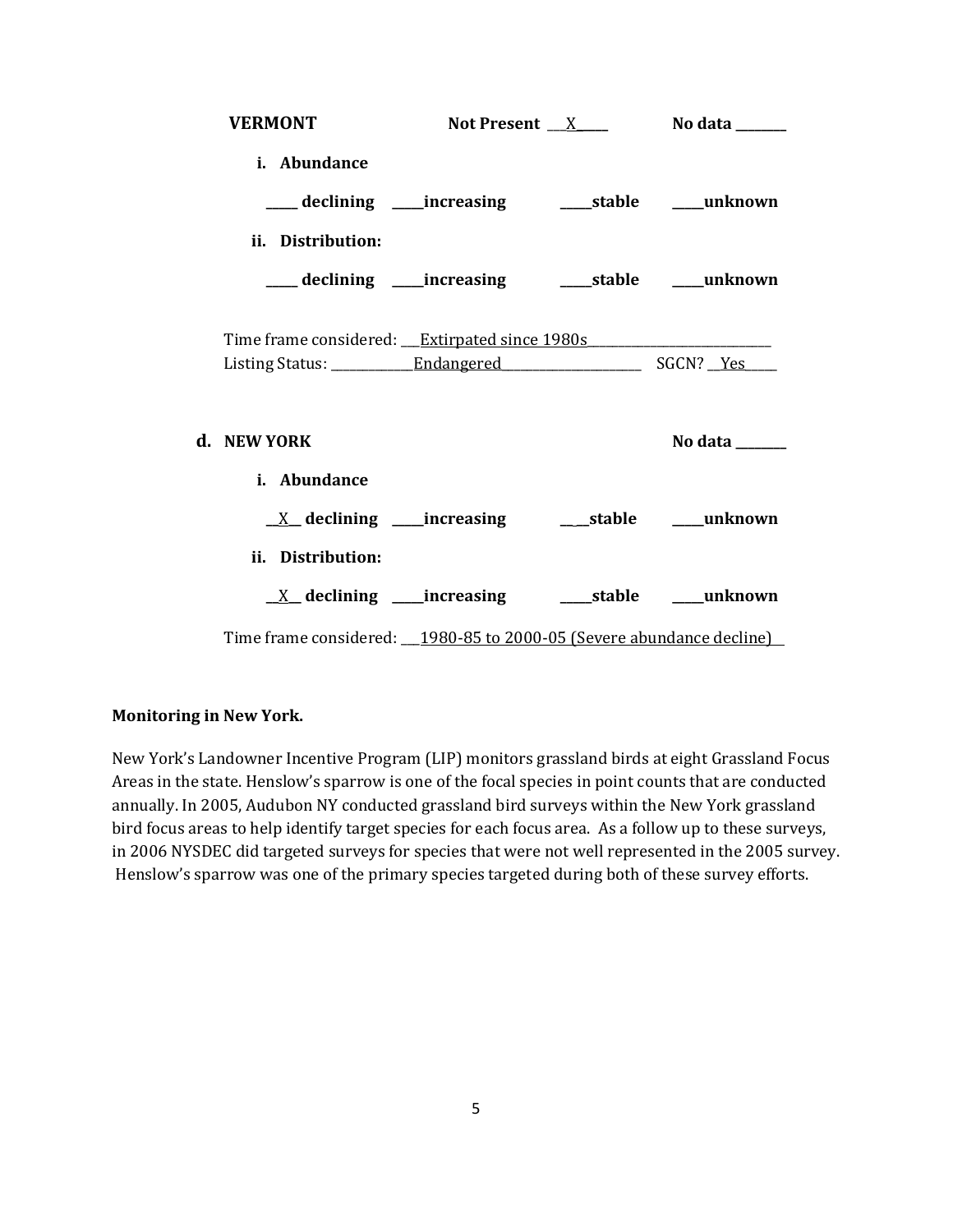## **Trends Discussion:**



**Figure 1**. Range of the Henslow's sparrow in North America (Birds of North America Online 2013).



**Figure 2**. Henslow's sparrow occurrence in New York State during the second Breeding Bird Atlas (McGowan and Corwin 2008).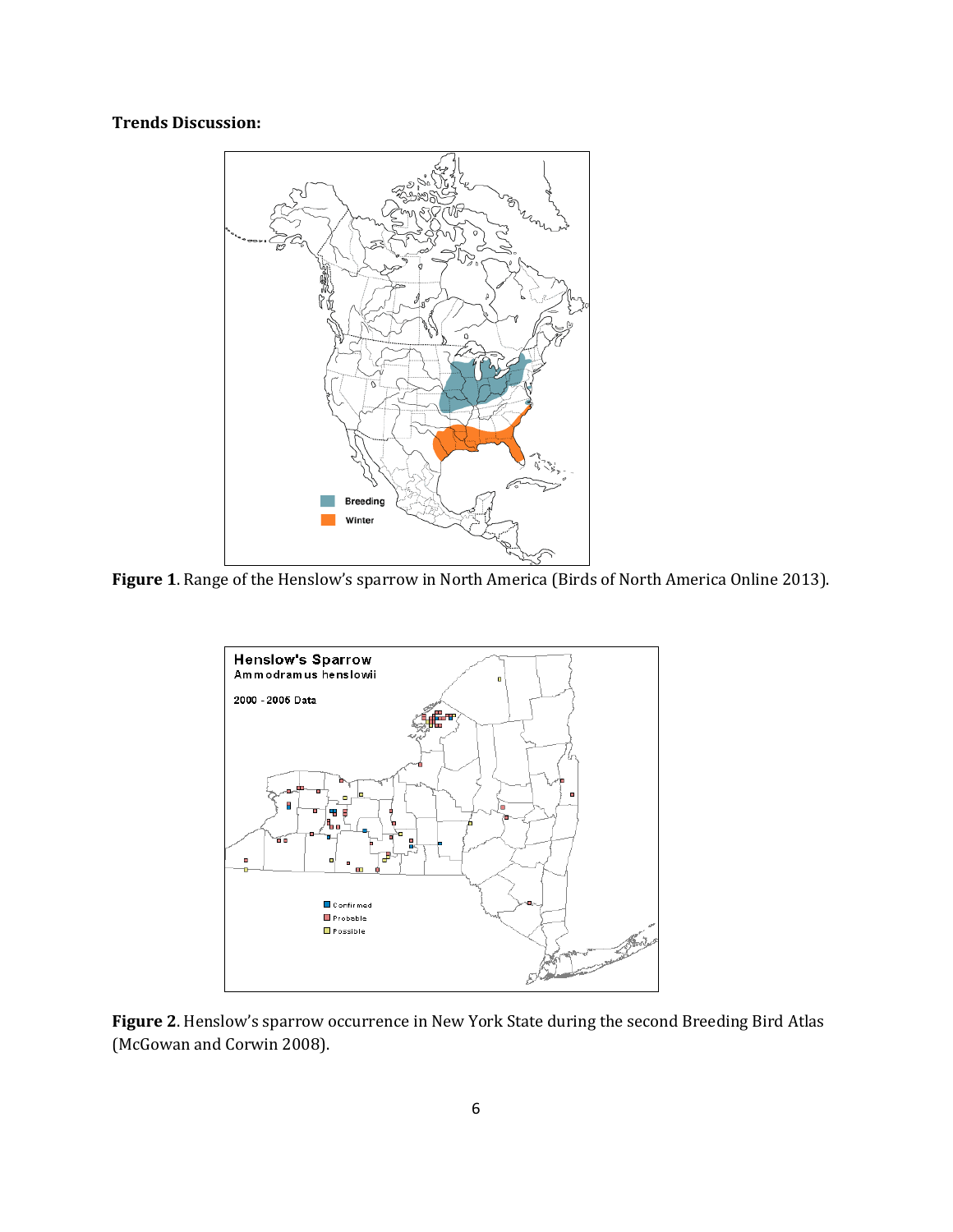

**Figure 3**. Conservation status of the Henslow's sparrow in North America (NatureServe 2012).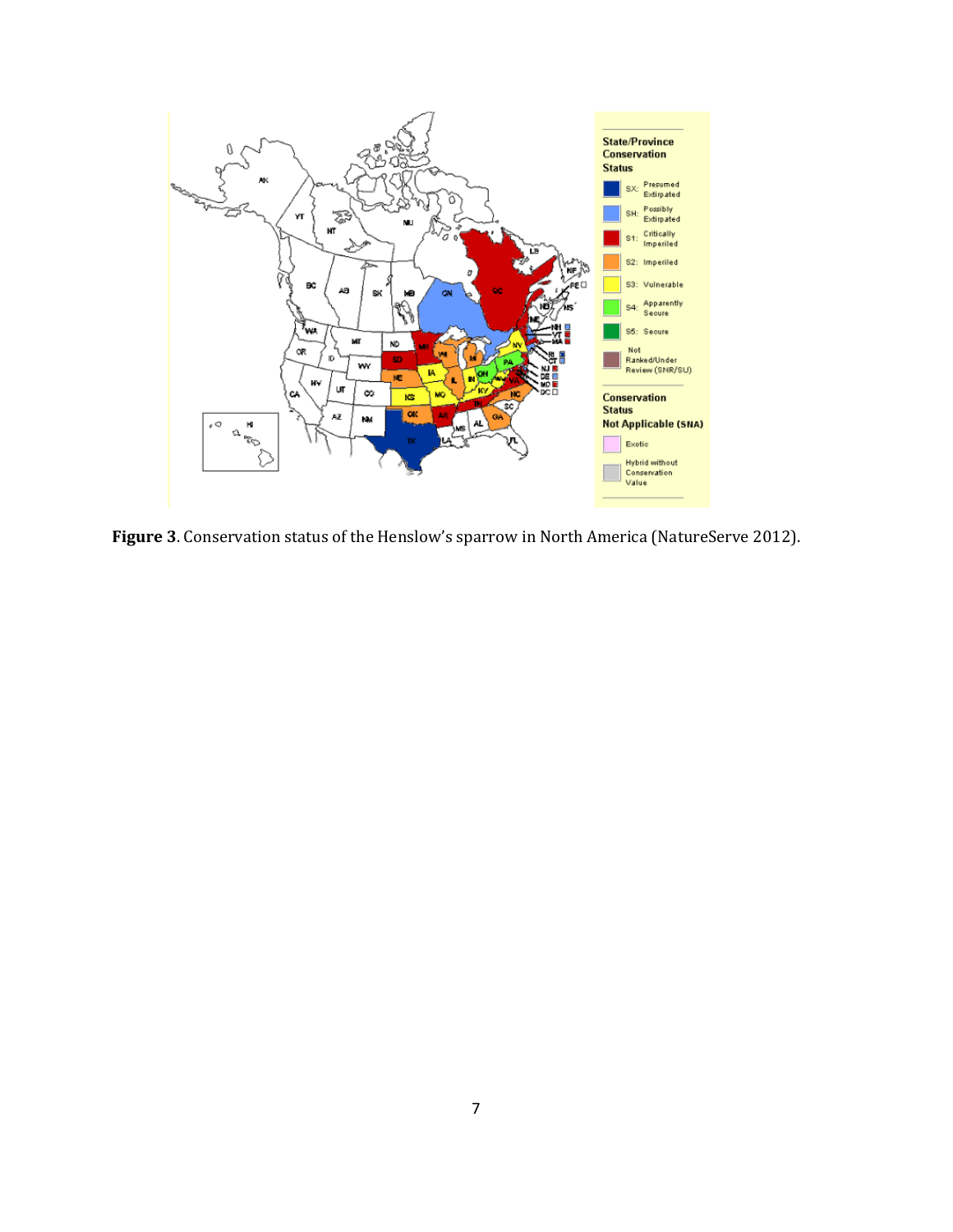## **III. New York Rarity, if known:**

| Historic      | # of Animals | # of Locations | % of State |
|---------------|--------------|----------------|------------|
| prior to 1970 |              |                |            |
| prior to 1980 |              |                |            |
| prior to 1990 |              | 348 blocks     |            |

## **Details of historic occurrence:**

The first Breeding Bird Atlas (1980-85) documented occupancy in 348 blocks statewide (Andrle and Carroll 1988).

| Current | # of Animals | # of Locations | % of State      |
|---------|--------------|----------------|-----------------|
|         |              | 70 blocks      | 10 <sub>o</sub> |

## **Details of current occurrence:**

The second Breeding Bird Atlas (2000-05) documented occupancy in 70 blocks statewide, a decline of 80% in twenty years (McGowan and Corwin 2008).

## **New York's Contribution to Species North American Range:**

|   | <b>Distribution</b> (percent of NY where species occurs) | <b>Abundance</b> (within NY distribution) |
|---|----------------------------------------------------------|-------------------------------------------|
| X | $0 - 5\%$                                                | abundant                                  |
|   | $6 - 10%$                                                | common                                    |
|   | 11-25%                                                   | __ fairly common                          |
|   | 26-50%                                                   | uncommon                                  |
|   | $>50\%$                                                  | rare                                      |

#### **NY's Contribution to North American range**

- $X = 0.5\%$
- $-$  6-10%
- $-$  11-25%
- $-26-50%$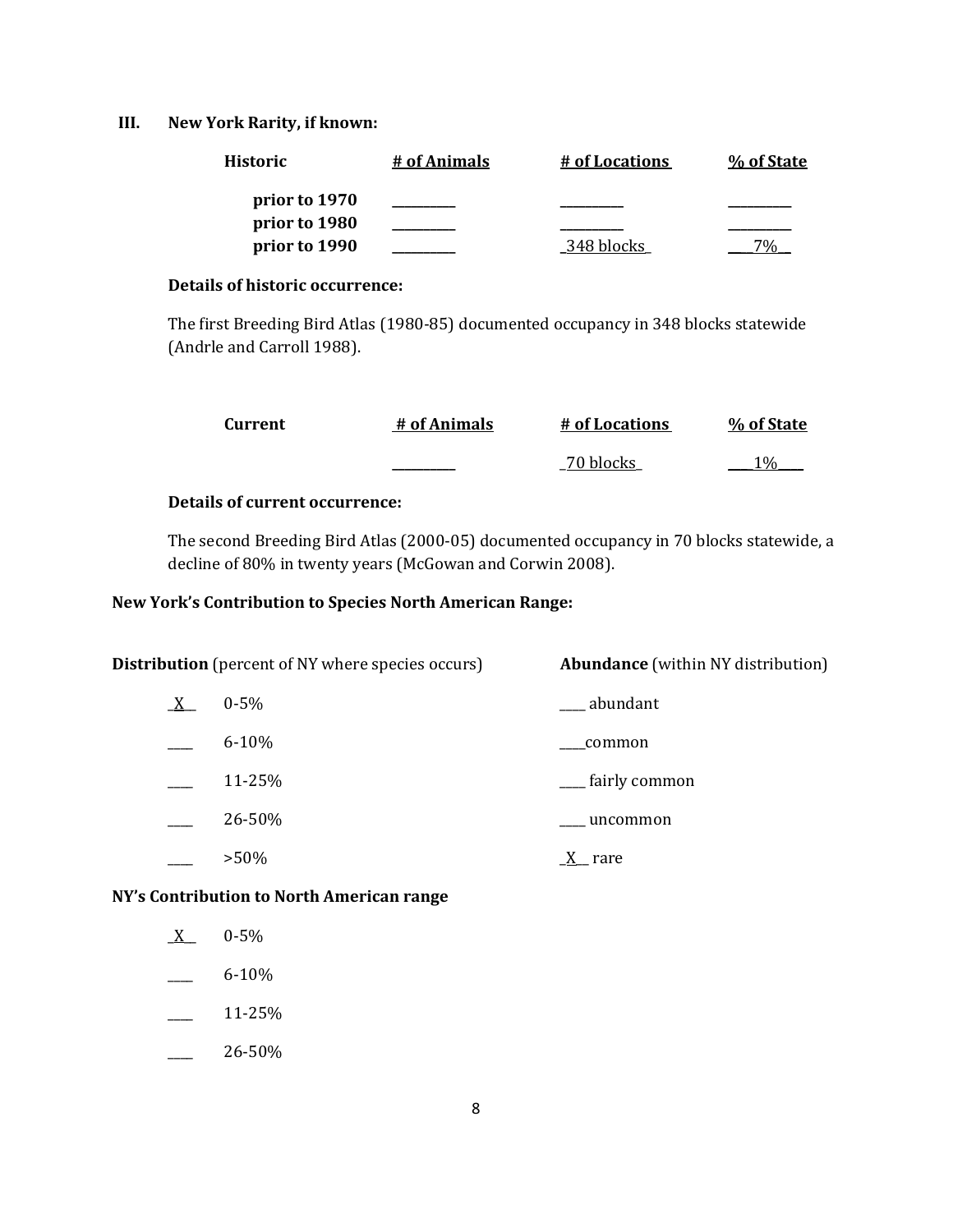$>50\%$ 

#### **Classification of New York Range**

**\_\_\_\_\_ Core**

\_\_X**\_\_\_ Peripheral**

**\_\_\_\_\_ Disjunct**

**\_\_\_\_\_\_\_\_\_\_\_**

**Distance to core population:**

## **IV. Primary Habitat or Community Type:**

- 1. Pasture/Hay
- 2. Old Field Managed Grasslands
- 3. Wet Meadow/Shrub Swamp

#### **Habitat or Community Type Trend in New York:**

| $X$ Declining                                   | <b>Stable</b> |            | <b>Increasing</b> | Unknown |
|-------------------------------------------------|---------------|------------|-------------------|---------|
| Time frame of decline/increase: Since mid-1960s |               |            |                   |         |
| <b>Habitat Specialist?</b>                      |               | X Yes      | No                |         |
| <b>Indicator Species?</b>                       |               | <b>Yes</b> | X No              |         |

#### **Habitat Discussion:**

The Henslow's sparrow is a grassland species, preferring tall, dense, grassy fields with little woody vegetation; wet grasslands are also used (NYNHP 2011). Peterson (1983) found them in large, ungrazed fields with a variety of moisture regimes and without woody invasion. They were often found on hilltops. Bull (1974) described their habitat preference in New York as "grassy fields and meadows with scattered bushes and herbaceous plants, both in wet and dry situations."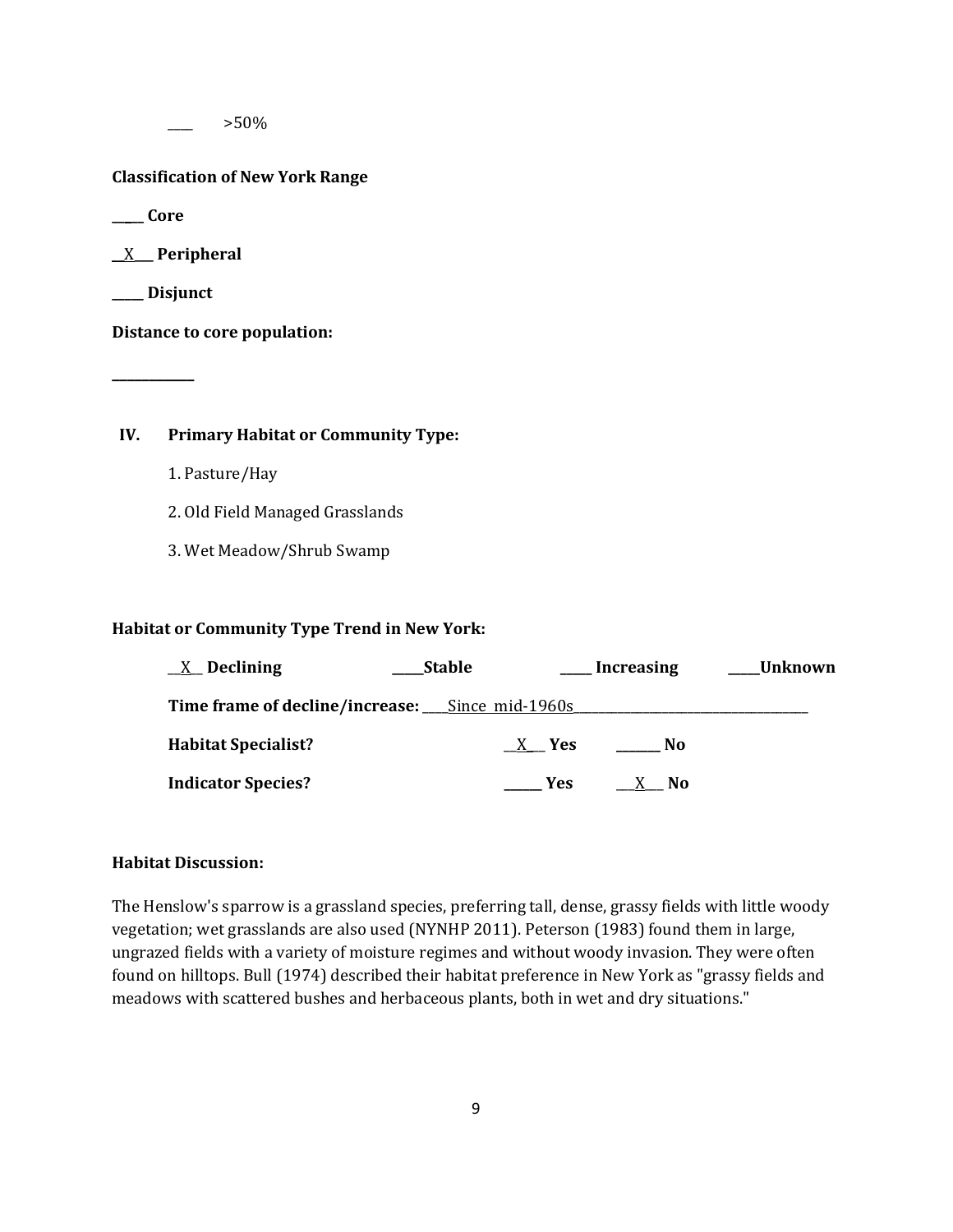- **V. New York Species Demographics and Life History**
	- \_\_X**\_\_ Breeder in New York**
		- **\_\_**X\_\_ **Summer Resident**
		- **\_\_\_\_\_ Winter Resident**
		- **\_\_\_\_\_ Anadromous**

**\_\_\_\_\_ Non-breeder in New York**

- **\_\_\_\_\_ Summer Resident**
- **\_\_\_\_\_ Winter Resident**
- **\_\_\_\_\_ Catadromous**
- **\_\_\_\_\_ Migratory only**
- **\_\_\_\_\_Unknown**

#### **Species Demographics and Life History Discussion:**

No data is available on either annual or lifetime reproductive success of Henslow's sparrows. Reports of apparent nest success (= number of nests that fledge at least one young/total number of nests found) range from 19% (*n* = 16 nests; T. McCoy unpubl., cited in Burhans 2001) to 54.5% (*n* = 11; Robins 1971). Henslow's sparrows are thought to be capable of raising at least two broods/year based on length of breeding season (Herkert et al. 2002).

Also, little information is available on lifespan and survivorship: Only ten banded individuals were recaptured in later studies (Burhans 2001). Of these, six were recaptured one year following banding; two were recaptured in the same year; and two were recaptured two years after banding (data from Bird Banding Laboratory 1933–1999, K. Klimkiewicz pers. comm., cited in Burhans 2001).

## **VI. Threats:**

Land-use changes are a significant threat to grassland bird populations on regional and continental scales. From 1940 to 1986 in 18 northeastern states, the area in hay fields declined from 12.6 to 7.1 million ha. During the same period, hay fields planted to alfalfa and alfalfa mixtures, a vegetation type not typically used by many species of grassland birds, increased from 20% to 60% (Bollinger and Gavin 1992).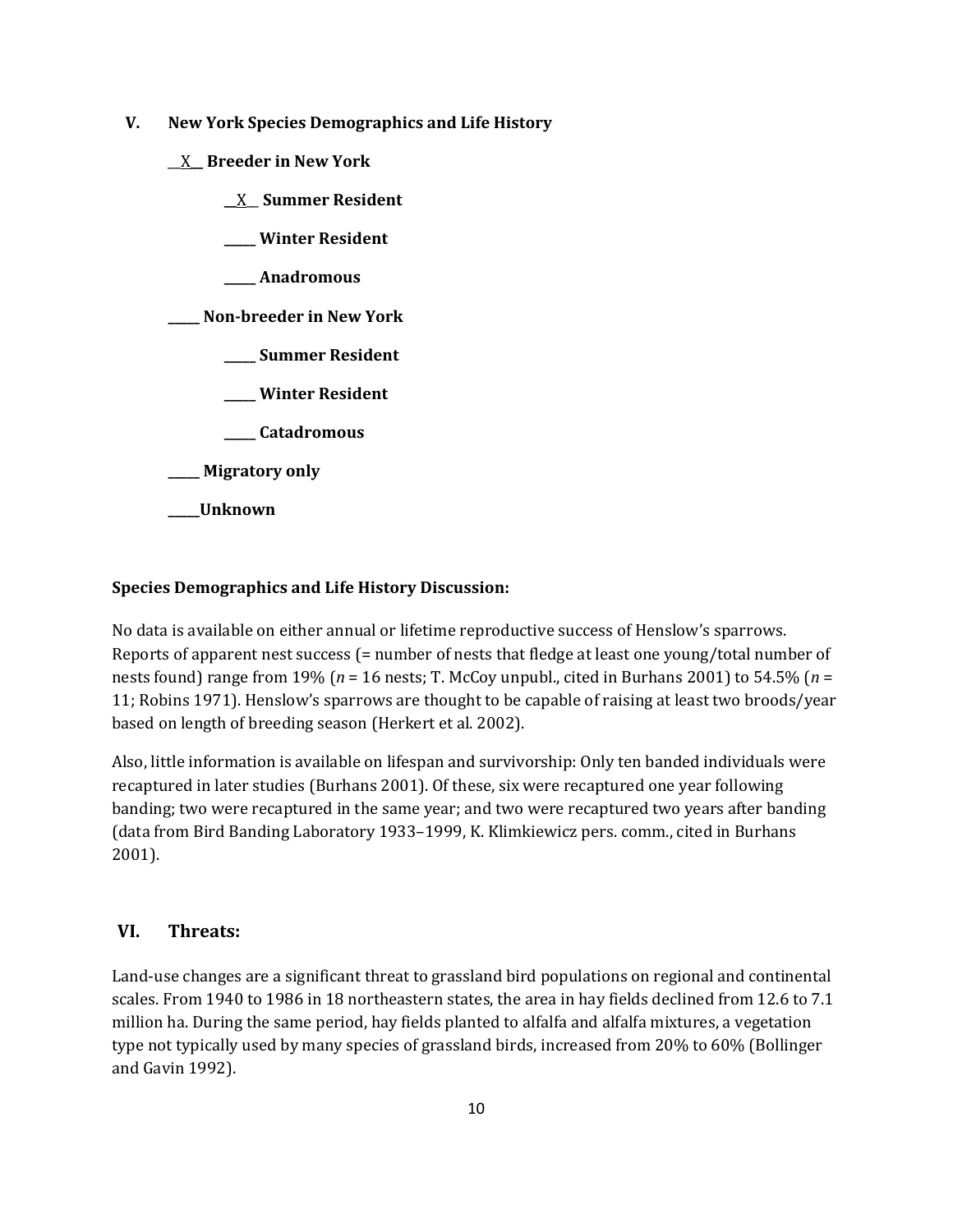Since the mid-1940s, the eastward expansion of grassland birds has reversed in northeastern U.S. and southern Ontario as agricultural lands have been abandoned, reverting to deciduous forest (Robbins et al. 1986, Hussell 1987). Sibley (1988) noted that declines had resulted from the replacement of grain crops by corn and alfalfa, despite the use of corn fields for breeding noted by other authors.

Declines in some areas have been attributed to decrease in hayfield area, earlier and more frequent hay-cropping, and shift from timothy and clover to alfalfa; earlier, agricultural practices that converted wooded land to open land resulted in an increase in range (Bollinger et al. 1990, Bollinger and Gavin 1992). In New York, primary disturbance to nesting is hay-cropping; 100% of nests with eggs and young nestlings affected by mowing were abandoned or destroyed, but proportion of young lost declined with age of nestlings (Bollinger et al. 1990). A threat to the grasslands in New York is a failure to address the viability of dairy farming, especially smaller family farms (NYSDEC 2005). Fire-dependent pine barren type communities also support grassland species. Fire suppression can make them less suitable.

A study led by a Canadian toxicologist identified acutely toxic pesticides as the most likely leading cause of the widespread decline in grassland bird numbers in the United States. The 23-year assessment, which looked at five other causes of grassland bird decline besides lethal pesticide risk, including change in cropped pasture such as hay or alfalfa production, farming intensity or the proportion of agricultural land that is actively cropped, herbicide use, overall insecticide use, and change in permanent pasture and rangeland, concluded that lethal pesticides were nearly four times more likely to be associated with population declines than the next most likely contributor, changes in cropped pasture (Mineau and Whiteside 2013).

Henslow's sparrow was classified as "presumed stable" to predicted climate change in an assessment of vulnerability conducted by the New York Natural Heritage Program (Schlesinger et al. 2011).

## **Are there regulatory mechanisms that protect the species or its habitat in New York?**

**\_\_\_\_\_\_ No \_\_\_\_\_ Unknown \_\_**X**\_\_\_ Yes** 

Henslow's sparrow is listed as a threatened species in New York and is protected by Environmental Conservation Law (ECL) section 11-0535 and the New York Code of Rules and Regulations (6 NYCRR Part 182). A permit is required for any proposed project that may result in a take of a species listed as Threatened or Endangered, including, but not limited to, actions that may kill or harm individual animals or result in the adverse modification, degradation or destruction of habitat occupied by the listed species.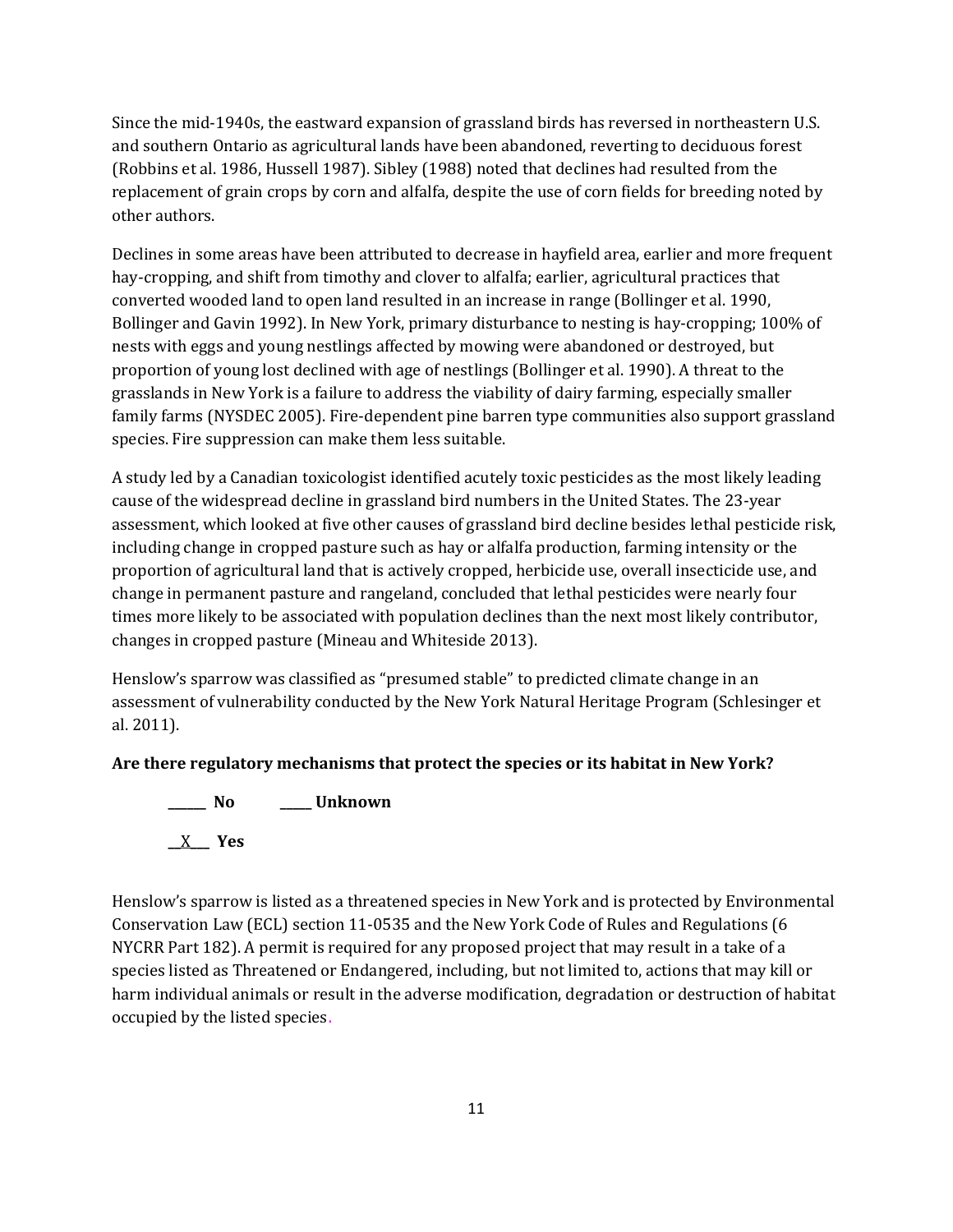Henslow's sparrow is protected under the Migratory Bird Treaty Act of 1918. The Freshwater Wetlands Act provides protection for wetlands greater than 12.4 acres in size under Article 24 of the NYS Conservation Law.

## **Describe knowledge of management/conservation actions that are needed for recovery/conservation, or to eliminate, minimize, or compensate for the identified threats:**

The NYSDEC's Best Management Practices (BMPs) for grassland birds should be used to guide habitat management on grassland habitat or habitat to be converted into grassland. The management goal of these BMPs is to maintain the open, grassy conditions necessary for successful breeding by grassland birds and to avoid disturbance to nesting birds. Techniques may include seeding, mowing, and removal of trees and shrubs including invasive species. Typically, land should be managed for a minimum of 5 years to begin showing benefits for grassland birds. These BMPs form the basis for specific 5-year Site Management Plans for landowners selected to receive technical and financial assistance through LIP (NYSDEC 2013).

The publication, *A Plan for Conserving Grassland Birds in New York* (Morgan and Burger 2008), identifies focus areas for coordinating grassland bird conservation efforts. Because grassland birds are sensitive to landscape-level factors and funding for conservation activities is limited, the best opportunity for achieving success is to concentrate efforts within regions of the state that support key residual populations of grassland birds. Suitable landcover classification datasets are needed to incorporate habitat availability into the delineation process.

Because the vast majority of remaining grassland habitat is privately owned, private lands incentive programs and educational programs should be a major component of the conservation effort. Protection of existing habitat for threatened and endangered species through enforcement of regulations pertaining to the taking of habitat is also a critical component of the conservation effort for these species (Morgan and Burger 2008).

Morgan and Burger (2008) recommend that further research is needed:

1. Methods and data for modeling distributions and abundance of grassland landcover across the landscape.

2. Impacts of management on productivity of grassland birds, to amplify existing information on grassland bird abundances associated with management.

3. Potential benefits of native grass species as grassland habitat in contrast with demonstrated benefit of non-native cool season grasses.

Conservation actions following IUCN taxonomy are categorized in the table below.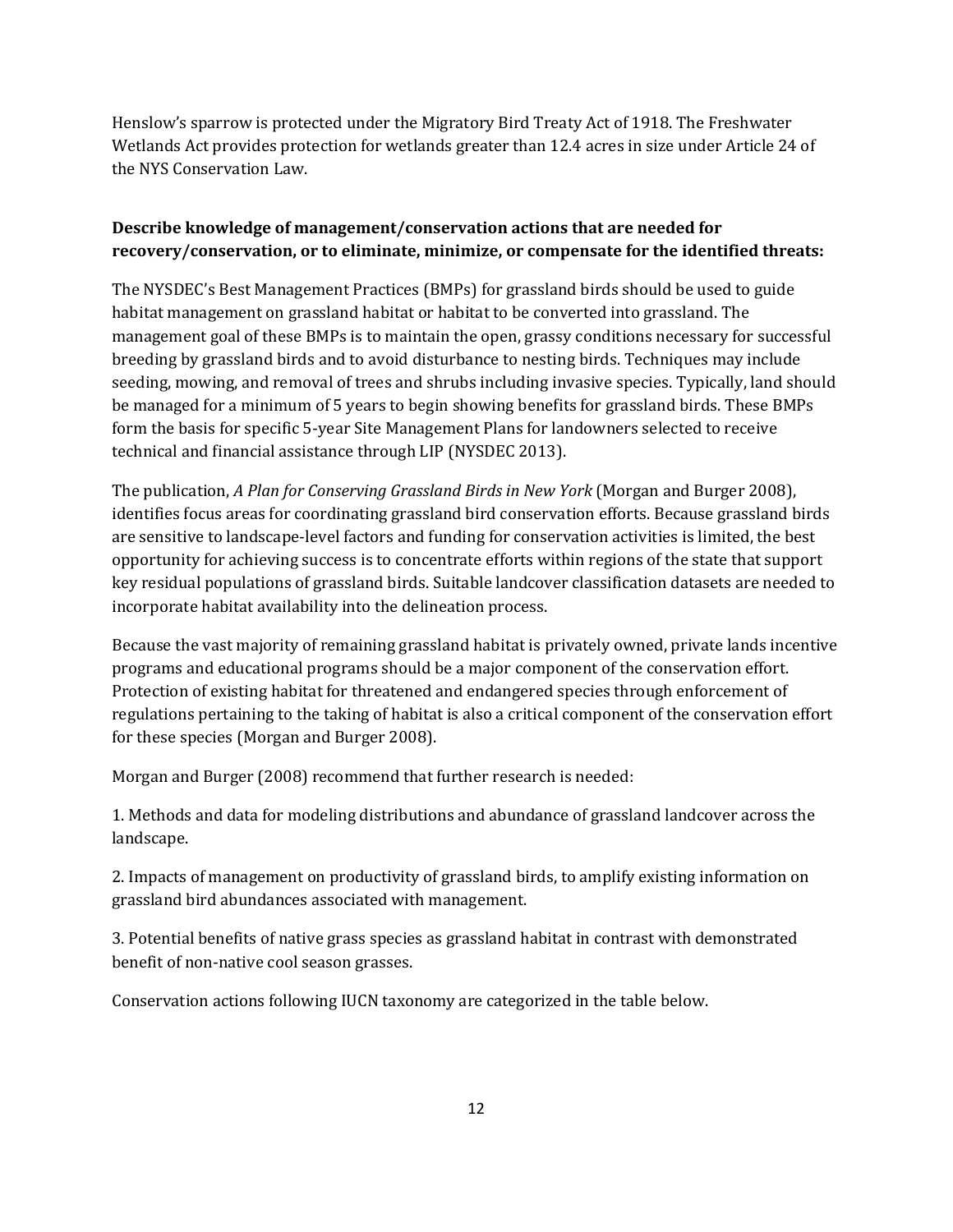| <b>Conservation Actions</b>    |                                                |  |  |
|--------------------------------|------------------------------------------------|--|--|
| <b>Action Category</b>         | <b>Action</b>                                  |  |  |
| Land/Water Protection          | Site/Area Protection                           |  |  |
| Land/Water Protection          | Resource/Habitat Protection                    |  |  |
| Land/Water Management          | Site/Area Management                           |  |  |
| Land/Water Management          | Invasive/Problematic Species Control           |  |  |
| Land/Water Management          | <b>Habitat and Natural Process Restoration</b> |  |  |
| <b>Education and Awareness</b> | Training                                       |  |  |
| <b>Education and Awareness</b> | Awareness & Communications                     |  |  |
| Law and Policy                 | Policies and Regulations                       |  |  |

The Comprehensive Wildlife Conservation Strategy (NYSDEC 2005) includes recommendations for the following actions for grassland birds.

#### **Easement acquisition:**

\_\_\_\_ Identify ownership of grasslands in core focus areas, and focus Landowner Incentive Program (LIP) funding for use in conserving the most important privately-owned grasslands in the state, and distribute \$400,000 per year from LIP to conserve priority grasslands.

## **Habitat management:**

Develop habitat management guidelines and action plans for priority focus grassland bird species.

## **Habitat research:**

Evaluate the effects of specific farming and management practices, such as: timing of mowing, intensity of grazing, frequency of mowing, mowing versus haying versus prescribed fire, and width of buffer strips on productivity of grassland birds.

### **Other acquisition:**

Incorporate priority grassland focus areas into the NYS Open Space Plan.

## **Other action:**

- Work with public land managers, including NRCS, USFWS, DEC and others, to better direct funding and other resources to the highest priority areas and projects for grassland habitat management. The ability to focus funding sources in core priority grasslands will be key. If the funding sources from National Resource Conservation Service (NRCS) cannot be adequately focused in priority areas, then this will cripple the ability to conserve the most critical grassland areas and will result in continued declines in grassland birds even within these focus areas.
- Develop an outreach program to educate the public and land managers on the need for, and wildlife benefits, of grasslands. Also provide technical guidance on what and how to benefit grassland species. Outreach to private landowners will be a key first step to educate the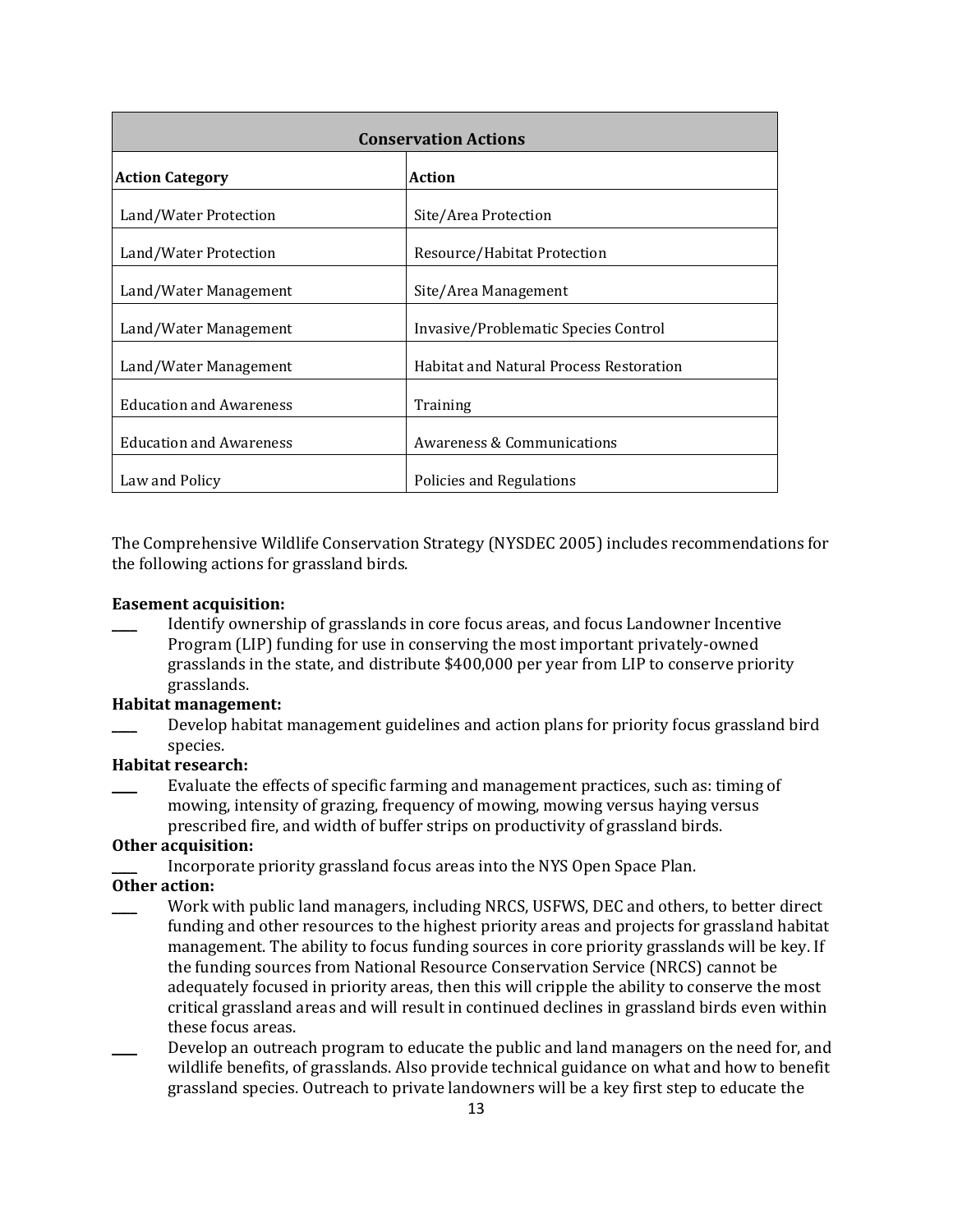public about the importance of their lands to grassland birds. So much of this habitat exists on private lands that their cooperation will be the ultimate deciding factor on whether species declines can be halted. Their cooperation at the level needed for meaningful change will probably hinge on some form of subsidies.

#### **Population monitoring:**

- Develop and implement supplemental monitoring programs for grassland bird species that are not adequately sampled by BBS to determine precise population trends and evaluate effectiveness of conservation efforts. Use long term trend data to determine effectiveness of grassland conservation efforts.
- Complete inventory of potential grassland habitat for species present, distribution, and relative abundance of priority species.

### **Statewide management plan:**

\_\_\_\_ Complete a comprehensive Grassland Bird Conservation Plan that coordinates research, management, and conservation efforts to more effectively conserve NY's grassland birds. Identify priority species and delineate priority focus areas for conservation and management.

#### **VII. References**

Andrle, R. F. and J.R. Carroll, eds. 1988. The atlas of breeding birds in New York State. Cornell University Press. 551 pp.

Bull, John. 1974. Birds of New York State. Doubleday, Garden City, New York. 655 pp.

Burhans, D. E. 2001. Conservation assessment for Henslow's Sparrow *Ammodramus henslowii*. U.S. Dep. Agric. For. Serv., North Central Res. Sta. Columbia, MI.

Heckert, J.R., P.D. Vickery, and D.E. Kroodsma. 2002. Henslow's sparrow (Ammodramus henslowii). In The Birds of North America, no. 672 (A. Poole and F. Gill, Eds.). The Birds of North America, Inc., Philadelphia, PA.

McGowan, K.J. and K. Corwin, eds. 2008. The atlas of breeding birds in New York State: 2000-2005. Cornell University Press, Ithaca, NY. 688 pp.

Mineau, P. and M. Whiteside. 2013. Pesticide acute toxicity is a better correlate of U.S. grassland bird declines than agricultural intensification. PloS ONE 8: 1-8.

Morgan, M. R. and M. F. Burger. 2008. A plan for conserving grassland birds in New York: Final report to the New York State Department of Environmental Conservation under contract #C005137. Audubon New York, Ithaca, NY. <http://ny.audubon.org/PDFs/ConservationPlan-GrasslandBirds-NY.pdf>. Accessed 7 June 2013.